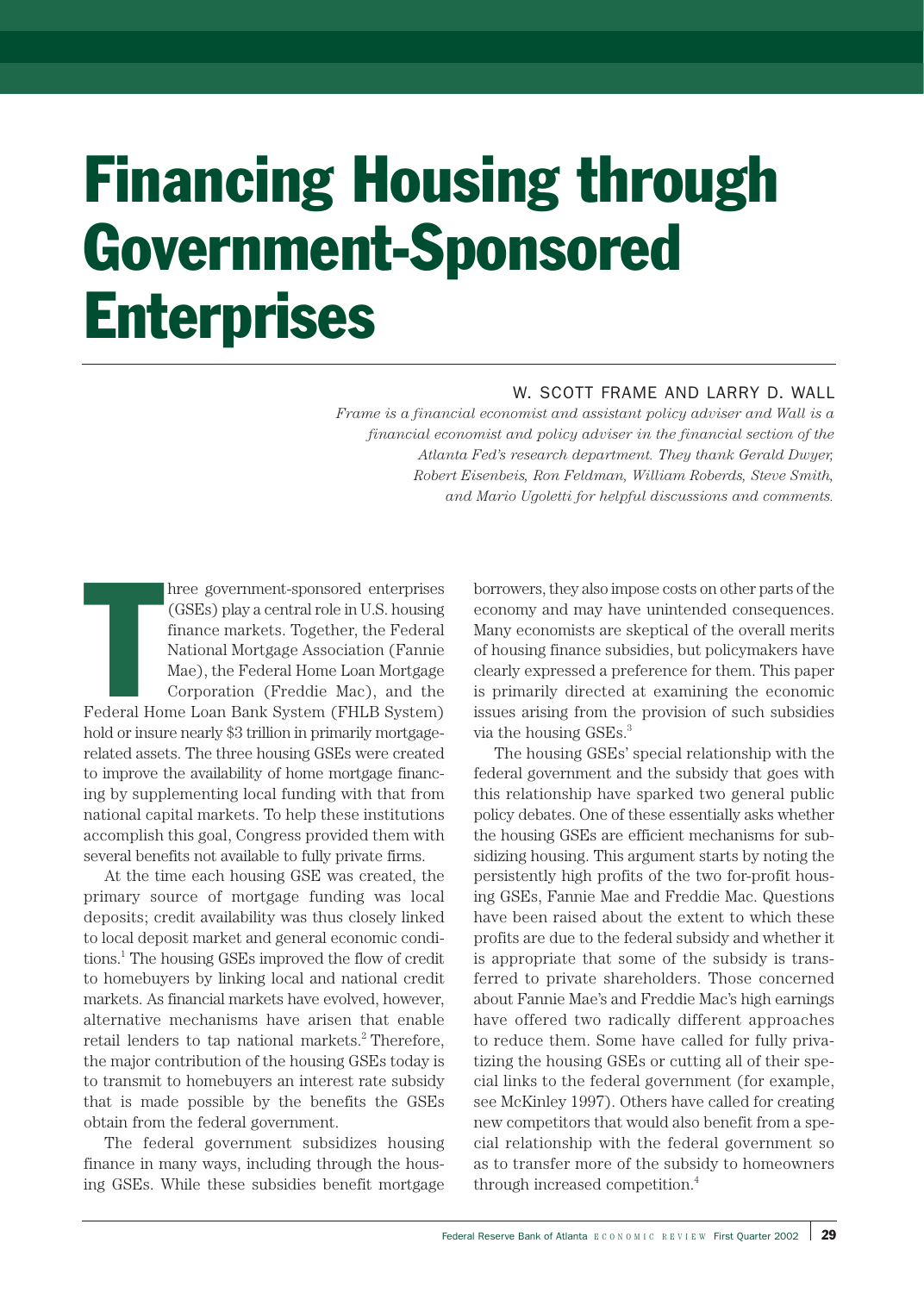A second ongoing debate relates to the housing GSEs' safety and soundness and raises the question of whether implicit guarantees of their liabilities are the best way to subsidize them. These institutions' size in the financial markets, coupled with their special relationship with the federal government, raises concerns about the potential for moral hazard and the problems that would arise if a housing GSE became financially distressed or insolvent. The federal government has demonstrated its concern about these issues by creating two safety and soundness regulators that focus exclusively on the housing GSEs. Arguably, the moral hazard concerns could be addressed by sever-

Subsidizing housing does have the intended effect of increasing the investment in housing. But economic theory is clear that the housing subsidy must come at the expense of economic activities that are not subsidized.

> ing the GSEs' special relationship with the federal government.5 Alternatively, a variety of suggestions have been made to reform both existing regulations and the structure of the regulatory agencies.

> This article begins with a review of the benefits and costs of subsidizing housing finance and then provides background information about the housing GSEs and their relationship to the federal government. The article then focuses on the two public policy debates described above: (1) whether policymakers should be concerned if the housing GSEs or their shareholders retain part of their subsidy and (2) improving the safety and soundness regulation of housing GSEs.<sup>6</sup>

## The Economics of Housing Finance Subsidies

The federal government subsidizes housing in a variety of ways. The largest set of subsidies is provided through income tax deductions for mortgage interest and property taxes. The U.S. Office of Management and Budget (2001) estimates that the total revenue loss from housing-related income tax reductions totaled almost \$114 billion in fiscal year 2000. Subsidies are also provided to reduce the cost of obtaining mortgages, both through mortgage insurance programs operated by HUD and Veterans Affairs and through the housing GSEs.

The economic effect of any subsidy is to lower the relative cost of the good being subsidized; this effect necessarily implies an increase in the relative cost of other goods. The reduction in the cost of housing leads to increased investment in housing, and the increased investment manifests itself both in higher home ownership rates and more expensive homes.

An increase in home ownership may provide social benefits, including greater neighborhood stability, increases in property values, and greater participation in community organizations.7 These subsidies also increase the cost of homes for several reasons. First, the reduction in the relative cost of housing leads families to demand larger, more comfortable houses. Second, part of the housing subsidy is likely to be captured by those supplying housing-related services, such as home builders and real estate agents, who experience an increase in demand for their services.8 Similarly, the demand for all types of housing will lead to rising demand for existing as well as new homes. The higher demand for existing homes will allow owners to increase the resale price of their homes.

The overall increase in investment in housing has been substantial. Mills (1987) estimates that the United States has 25 percent too much housing while Taylor (1998) finds that the unmeasured benefit to housing would have to top \$220 billion per year to support the current allocation of resources.

Higher home-ownership rates, bigger and better houses, higher income for real estate service providers, and higher values for existing homes would all be unambiguously good if these benefits could be obtained at no cost. However, an unavoidable consequence of subsidizing housing is that it raises the cost of other types of consumption and investment. Individuals who are spending more on housing have less to spend on goods and services produced by other industries, such as entertainment, clothing, and dining. Also, individuals who perceive investment in housing as a substitute for other types of savings may invest less in financial assets such as stocks and bonds.

Part of the cost of subsidizing housing may also be paid in the form of less business investment and reduced international competitiveness. The higher demand for mortgage debt will reduce the supply of funds available to finance consumption and investment. If the United States had to finance all of its own investments, the result would be a reduction in total business investment. The impact of the increased mortgage debt is mitigated, however, by the United States' ability to tap foreign savings. The unavoidable cost of using foreign savings is that the United States runs a higher trade deficit in goods and services with the rest of the world.<sup>9</sup>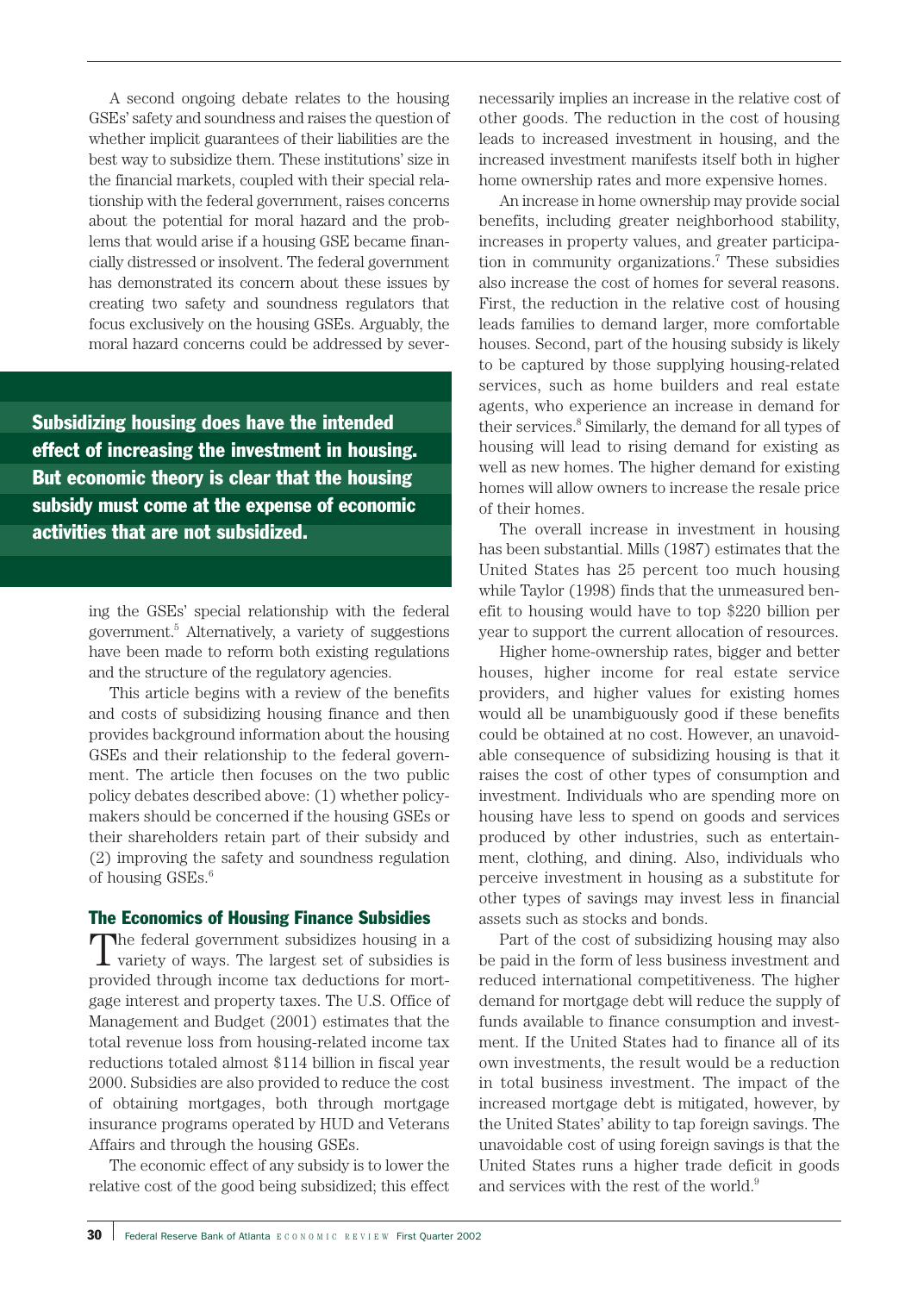Thus, subsidizing housing does have the intended effect of increasing the investment in housing. But economic theory is clear that the housing subsidy must come at the expense of economic activities that are not subsidized. Exactly how the costs are apportioned throughout the economy is an open empirical question.

# Background on the Housing GSEs

The three housing GSEs are very large and impor-tant financial institutions. Fannie Mae and Freddie Mac are privately held, publicly traded firms that operate similarly: each provides credit guarantees on mortgage-backed securities or invests in mortgages and mortgage-related securities. As of year-end 2000, Fannie Mae and Freddie Mac together held \$1.1 trillion in total assets and had net mortgage-backed securities outstanding totaling another \$1.3 trillion.10 The U.S. Congressional Budget Office (CBO) (2001) reports that, as of year-end 2000,

Fannie Mae and Freddie Mac held or guaranteed 39 percent of all residential mortgages, 48 percent of all single-family conforming mortgages, and 71 percent of all fixed-rate conforming mortgages.<sup>11</sup> FHLB System institutions, which are cooperatively owned, primarily make "advances," or collateralized loans, to their member financial institutions—commercial banks, thrifts, credit unions, and insurance companies. FHLB advances were historically intended to fund residential mortgage lending. $12$  As of December 31, 2000, the FHLB System had \$654 billion in total assets, of which \$450 billion constituted advances. Together, the three housing GSEs held nonmortgage investments totaling about \$197 billion as of year-end 2000.

The housing GSEs grew rapidly during the 1990s. During that time, Fannie Mae and Freddie Mac especially seem to have repositioned their business models from creating guaranteed mortgage securities held by investors to managing a portfolio of

- 1. The FHLB System, created in 1932, is the oldest of the three housing GSEs. Fannie Mae was originally organized as a wholly owned government corporation in 1938. Finally, Freddie Mac was established in 1970 as part of the FHLB System. Prior to the establishment of the three housing GSEs, the regulation of deposit interest rates (Regulation Q) resulted in
- periodic credit crunches in the mortgage market whenever market interest rates climbed above the interest rate that thrifts and banks could pay on deposits.
- 2. For example, the securitization of all kinds of retail credit (such as credit card receivables and automobile loans) is commonplace. Also, small financial institutions can access liquidity through larger financial institutions that have direct access to the capital markets.
- 3. Recent papers by Calomiris (2001) and White (forthcoming) are also in this vein.
- 4. For example, Fernandez (2001) discusses proposed legislation that would help the Government National Mortgage Association (Ginnie Mae) compete more effectively with Fannie Mae and Freddie Mac. Ginnie Mae is a government-owned corporation that guarantees securities backed by loans guaranteed by the Departments of Housing and Urban Development (HUD) and Veterans Affairs. As of September 2000, Ginnie Mae had over \$600 billion in mortgage-backed securities outstanding. Another proposal, offered by Stanton (2001), would involve the federal government's chartering numerous national mortgage associations that would compete directly with the housing GSEs.
- 5. However, one could also argue that the housing GSEs have become so important to financial markets that the federal government would take a special interest in the GSEs' financial stability even if they had no direct ties to the federal government.
- 6. The article does not consider individual reform proposals, each of which could justify a separate paper discussing their various ramifications.
- 7. See Rohe and Stewart (1996) for a review of the literature concerning the social benefits of homeownership.
- 8. The increase in demand will generally lead to both an increase in the quantity supplied and the price of the services.
- 9. Simple balance-of-payments accounting requires that the trade deficit equal the net savings flows into the United States, ignoring the relatively small role played by transfer payments. The measured trade deficit in official statistics generally does not equal the net savings flow, but this anomaly merely reflects problems in accurately measuring trade and savings flows.
- 10. This amount is a net figure because Fannie Mae and Freddie Mac often issue mortgage-backed securities and then ultimately repurchase and hold the securities in their own portfolios. As of year-end 2000, Fannie Mae had almost \$1.1 trillion in mortgage securities outstanding but held \$351 billion of these in its own portfolio. Freddie Mac had mortgage securities outstanding of \$822 billion but held \$246 billion of these in its retained portfolio.
- 11. "Residential mortgages" refers to both one-to-four-family and multifamily mortgages. "Conforming mortgage" refers to a residential mortgage loan of a particular size that is eligible for purchase by Fannie Mae and Freddie Mac. For single-family loans in 2000, the conforming loan limit was \$252,700. For 2001, this amount was \$275,000, and in 2002 it is \$300,700.
- 12. Eligible collateral for FHLB System advances includes whole mortgages, mortgage-backed securities, Treasury and agency securities, and deposits with the FHLBs. The Gramm-Leach-Bliley Financial Modernization Act of 1999 also broadened the types of collateral eligible to secure advances for members with less than \$500 million in total assets to include small farm, small agribusiness, and small business loans. See Stojanovic, Yeager, and Vaughan (2000) for a discussion of some of the issues raised by the broadening of the institutions eligible for advances and types of collateral accepted by the FHLBs.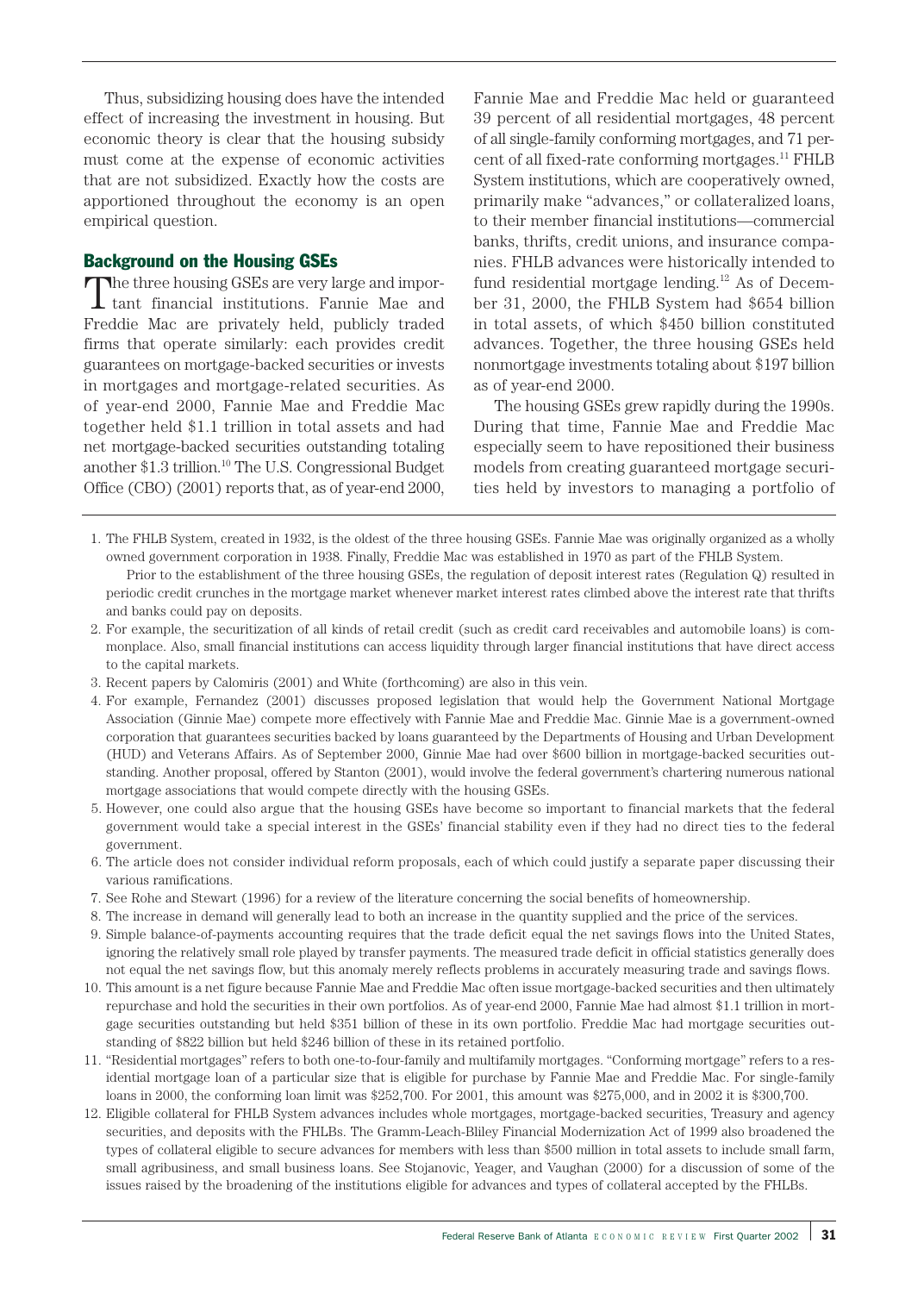whole mortgage loans and mortgage-backed securities.13 This new approach entails managing both the credit and interest rate risk associated with mortgages. Wallison and Ely (2000) offer future projections of Fannie Mae's and Freddie Mac's retained mortgage portfolios and discuss the attendant risks.

The three housing GSEs are highly leveraged financial institutions that fund their portfolios primarily by issuing debt. As of December 31, 2000, the three housing GSEs' \$1.7 trillion in outstanding debt is roughly the size of the municipal bond market (\$1.6 trillion) and more than half the size of the \$3 trillion of outstanding privately held Treasury

Fannie Mae and Freddie Mac are very profitable financial institutions. For 2000, return on equity (ROE) was 25.6 percent for Fannie Mae and 22.8 percent for Freddie Mac. In contrast, the combined ROE in 2000 for all FDIC-insured commercial banks was 14.0 percent.

> debt. In year-end 2000 leverage ratios (total equity to total assets), the FHLB System was at 4.78 percent, Freddie Mac was at 3.23 percent, and Fannie Mae was at  $3.09$  percent.<sup>14</sup> At the same time, the thrift industry, with its mortgage-oriented focus, had a combined leverage ratio of 8.45 percent.

# The Housing GSEs' Relationship with the Federal Government

Thile the housing GSEs do not receive appropriated funds to carry out their public missions, Congress has bestowed numerous benefits upon them that result in lower costs. These benefits represent a subsidy because fully private firms would be willing to pay the federal government for similar privileges.

The housing GSEs receive benefits through their federal charters that directly lower their operating costs. Most notably, the three GSEs are exempt from paying state and local corporate income taxes. Also, the three are not required to register their debt and mortgage-backed securities issues with the Securities and Exchange Commission.

More importantly in dollar terms, several explicit statutory and regulatory benefits serve to lower the housing GSEs funding costs by appearing to grant their securities an "implicit" federal guarantee.15 Studies by the CBO (1996, 2001), the U.S. Department of the Treasury (Treasury) (1996), and the

U.S. General Accounting Office (GAO) (1996) have identified these benefits. $16$  First, the Treasury is authorized to lend \$2.25 billion to both Fannie Mae and Freddie Mac and \$4 billion to the FHLB System. Second, GSE securities are considered government securities under the Securities and Exchange Act of 1934. Third, GSE securities are lawful investments for federal fiduciary, trust, and public funds. Fourth, national banks can invest in GSE securities without limitation. Fifth, GSE securities are eligible for issuance and transfer through the Federal Reserve System's book-entry system. Finally, GSE securities are eligible collateral for public deposits and for loans from Federal Reserve Banks, and the Federal Reserve may buy and sell such securities in the course of open market operations. (The box on page 34 provides an overview of the relationship between the Federal Reserve System and the housing GSEs.)

The implicit guarantee is also a product of past government actions to assist troubled GSEs. During the late 1970s and early 1980s, Fannie Mae was insolvent on a market value basis and benefited from supervisory for<br>bearance.<sup>17</sup> In the late 1980s, the Farm Credit System required a taxpayer bailout totaling \$4 billion.18 (The GAO 1990, 90–91, discusses these episodes.)

While the benefits outlined above are valuable to the housing GSEs, none require an annual appropriation of funds from the federal government.19 Given that the federal government generally accounts only for actual outlays, payments associated with the implicit guarantee would appear on the budget only if one of the housing GSEs were unable to meet its obligations and received financial assistance from the government. In this respect, providing an implicit guarantee is like agreeing to co-sign a loan. A parent who co-signs a loan for an adult child is conveying a valuable benefit to the child in that the loan is made on terms that would not be available absent the parent's co-signing. The parent can provide this benefit without an actual outlay of funds provided the child pays on time, but if the borrower cannot pay, the guarantee may turn out to be very expensive.

# Do the Housing GSEs Retain Part of the Federal Subsidy?

 ${\bf F}^{\rm annie~Mac~and~Freddie~Mac~are~very~profit-}$ able financial institutions. $^{20}$  For 2000, return on able financial institutions.20 For 2000, return on equity (ROE) was 25.6 percent for Fannie Mae and  $22.8$  percent for Freddie Mac.<sup>21</sup> In contrast, the combined ROE in 2000 for all FDIC-insured commercial banks was 14 percent. Such figures lend some credence to claims that these institutions are retaining part of their federal subsidy. Hermalin and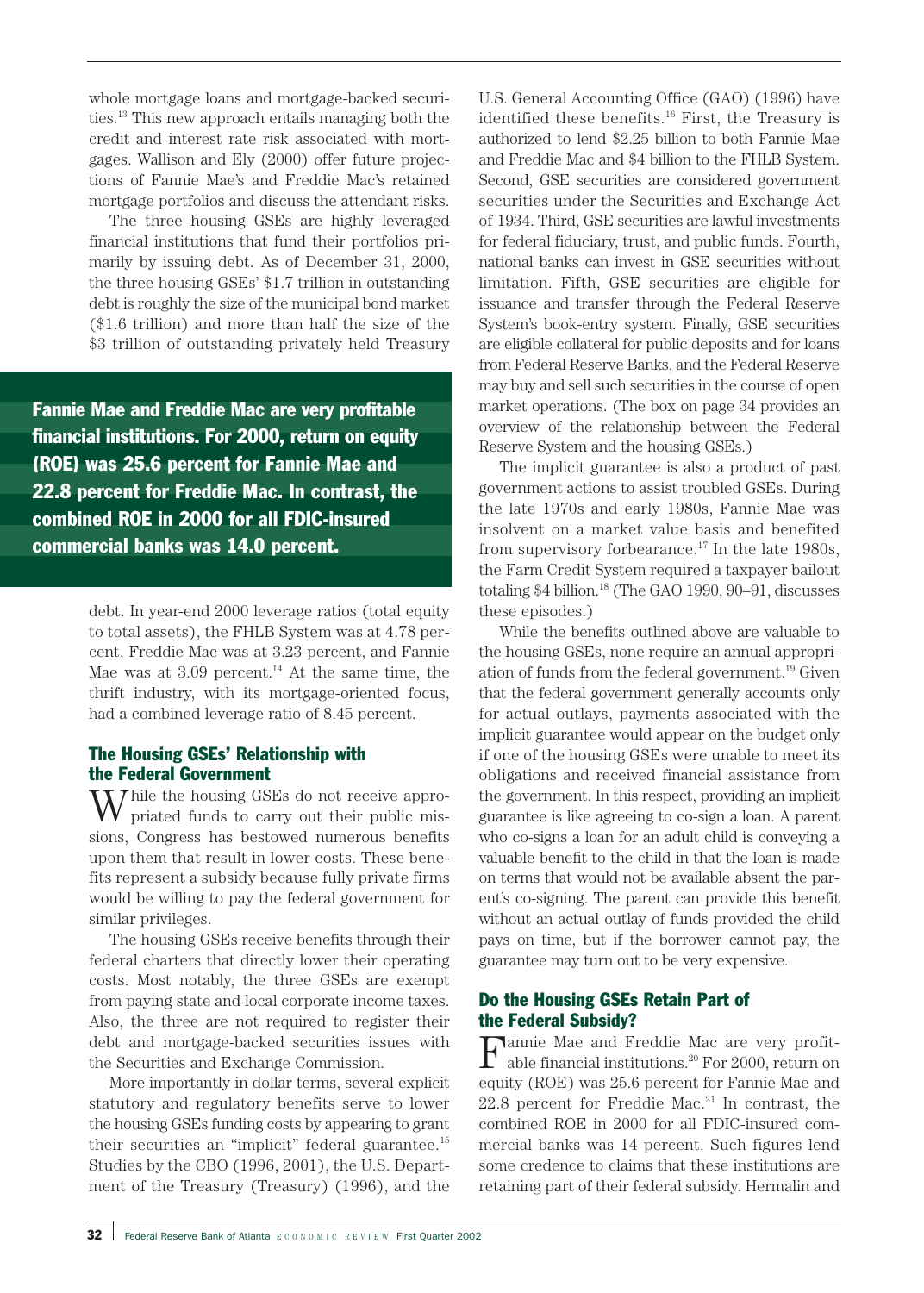Jaffee (1996) suggest that the federal benefits (and associated subsidy) afforded Fannie Mae and Freddie Mac limit competition in the secondary conforming mortgage market by erecting barriers to entry. $22$ While Fannie Mae's and Freddie Mac's financial performances are consistent with retaining part of the federal subsidy, they may also be consistent with exceptionally good management. Further research should be aimed at isolating any market power effects from efficiency effects in the profitability of Fannie Mae and Freddie Mac.

In response to a congressional request to examine the desirability and feasibility of privatizing Fannie Mae and Freddie Mac, the CBO (1996) and the Treasury (1996) provided an analysis of the net benefit of federal sponsorship to the two institutions. For 1995, both studies concluded that these net benefits totaled about \$2 billion. The CBO (2001) refined and updated this analysis for all three housing GSEs. For 2000, this study estimated the gross subsidy to the three housing GSEs to be \$13.6 billion and the net benefit \$6.6 billion. The estimated benefit to shareholders of Fannie Mae and Freddie Mac was \$2.3 billion and \$1.6 billion, respectively.

Fannie Mae and Freddie Mac dispute the CBO's findings and argue that their institutions do not retain any subsidies and, in fact, create value for homebuyers. The different conclusions reached by the CBO and the housing GSEs arise from several disagreements about the appropriate methodology for estimating the net benefit to the GSEs.<sup>23</sup>

The accounting exercise conducted in CBO (2001) first involves estimating the gross subsidy accruing to the housing GSEs and then examining how this subsidy is distributed between conforming homebuyers and GSE shareholders. Under the CBO's approach, the gross subsidy to the housing GSEs consists of three parts: a subsidy from debt financing, a subsidy from issuing mortgage-backed securities, and a subsidy from regulatory and tax exemptions.24 Estimation of the distribution of the housing GSEs' subsidy to homebuyers and shareholders relies on comparing interest rates on conforming loans to rates on similar jumbo mortgages.

- 13. For example, between 1990 and 2000, Fannie Mae's retained mortgage portfolio as a percentage of its mortgage-backed securities outstanding (and not held by the firm) increased from 40 to 86 percent.
- 14. These figures do not account for the credit guarantees provided by Fannie Mae and Freddie Mac for their mortgage-backed securities.
- 15. By law, GSE securities are required to include language indicating that they are not guaranteed by, or otherwise an obligation of, the federal government.
- 16. In addition to the benefits outlined in this paragraph, Ugoletti (1997) notes that two additional ties to the federal government distinguish GSEs from private corporations. First, Congress created GSEs to meet a public purpose, restricts their activities, has federal regulators to oversee them, and retains authority to dissolve them or modify their charter. Second, the president appoints some members to each GSE's board of directors.
- 17. Kane and Foster (1986) provide annual market value estimates for Fannie Mae between 1978 and 1985. They find that, during this period, the federal government provided implied annual credit support ranging from \$600 million to \$11 billion.
- 18. The Farm Credit System is a GSE consisting of a nationwide cooperative network of financial institutions (and their affiliates) that provides credit and related services to farmers, ranchers, rural homeowners, and agricultural-related businesses. 19. For example, the cost of the exemption from certain state and local taxes is borne by those governments.
- 20. Profitability figures for the FHLB System are less meaningful in this context. As cooperatives, FHLB institutions may distribute benefits to their owner-members through either more favorable product terms or dividends.
- 21. In its *2000 Annual Report*, Fannie Mae notes (page 4) that it has "14 years of steady earnings growth," and its financial statements show a return on average equity in excess of 25 percent for 1998, 1999, and 2000. Freddie Mac reports in the "Financial Highlights" section of its *2000 Annual Report* that its return on common equity exceeded "20 percent for the nineteenth consecutive year."
- 22. This argument is not necessarily inconsistent with a point made by Carlton, Gross, and Stillman (2002) that Fannie Mae and Freddie Mac lower the cost of conforming mortgages for homebuyers and thereby increase consumer welfare. Both claims can be true if the marginal subsidy to the two GSEs from funding or guaranteeing a mortgage exceeds any marginal subsidy to their competitors for the same activity. Fannie Mae and Freddie Mac could offer part of the subsidy in the form of lower mortgage interest rates, which their competitors could not profitably match unless they were more efficient. The result would be to give the two GSEs market power, allowing them to retain part of their federal subsidy while also providing lower mortgage interest rates to homebuyers.
- 23. The CBO also argues that it makes assumptions that are arguably more favorable to the housing GSEs but that the GSEs object only to assumptions they considered unfavorable. Thus, any fair restatement of its results would require, according to the CBO, a reconsideration of its assumptions that favored the GSEs' views.
- 24. Feldman (1998) notes that three approaches to estimating the value of the implicit guarantee have been offered. In addition to estimating the debt financing spread (for example, CBO 2001), some have valued a put option (for example, Schwartz and Van Order 1988) while others compared the difference between the market values of assets and liabilities to market capitalization (Kane and Foster 1986).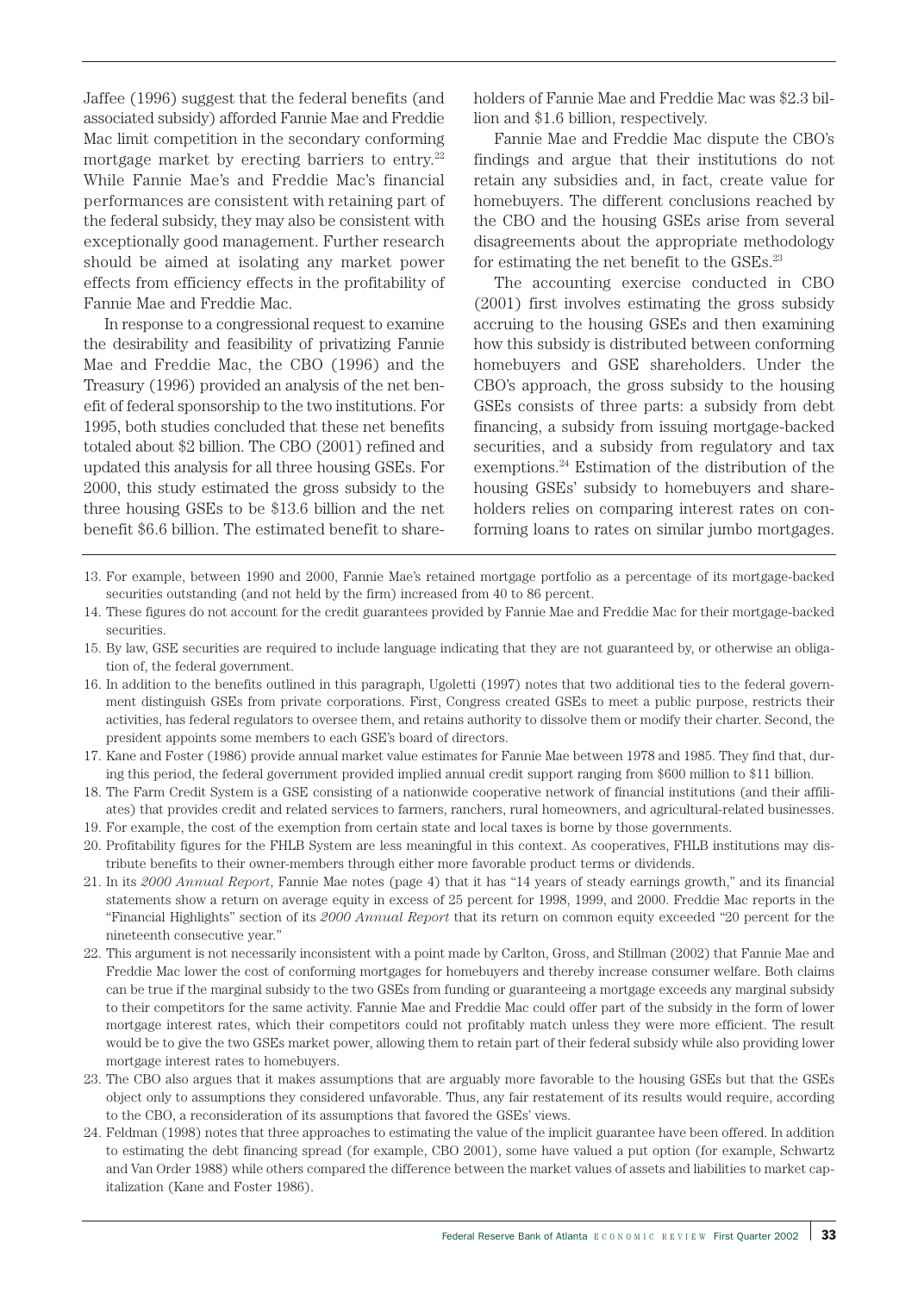#### The Federal Reserve and the Housing GSEs

The Federal Reserve System's interest in the housing GSEs arises directly from these institutions' large-scale issuance of debt and mortgagebacked securities. Indeed, the risk associated with these instruments touches three of the Fed's key responsibilities: monetary policy, bank supervision and regulation, and payment system stability and efficiency.

#### Monetary Policy

The Federal Reserve's primary monetary policy tool is open-market operations, which involve the purchase or sale of fixed-income securities. As of year-end 2000, the Federal Reserve System's Open Market Account (SOMA) held \$512 billion in Treasury securities representing nearly all security holdings. At that time, the SOMA also held \$130 million in GSE debt securities, but that amount has slowly dwindled over time. Nevertheless, the Federal Reserve accepts GSE securities (both debt and mortgage-backed) as part of the repurchase agreements they enter into as part of open-market operations.<sup>1</sup> In fact, according to Federal Reserve Bank of New York (2001), the \$43.4 billion in repurchase agreements on the books as of year-end 2000 was approximately collateralized by Treasury securities (40 percent), GSE debt securities (30 percent), and GSE mortgage-backed securities (30 percent).

The question of whether the Federal Reserve should begin purchasing significant quantities of GSE debt securities or accepting them (on an ongoing basis) as collateral for repurchase transactions has arisen because of the declining issuance of new Treasury securities. Specifically, as new issuance and the level of privately held marketable Treasury debt recedes, the liquidity of these markets may suffer. The Federal Reserve is currently studying alternative asset classes and selection criteria that could be appropriate for the SOMA (see Federal Reserve Bank of New York 2001, 3).

#### Bank Supervision

The Federal Reserve supervises and regulates all U.S. bank holding companies as well as state member commercial banks and foreign banks operating in the United States. Federal regulations limit these institutions' holdings of the debt securities of any one firm to 10 percent of the institution's total equity. However, investment in GSE securities is exempt from this limitation. This issue was highlighted in former Treasury Undersecretary Gary Gensler's (2000) testimony to Congress as an illustration of the systemic risk posed by the housing GSEs.

As of year-end 2000, over half of all U.S. banks held GSE debt securities exceeding their total equity capital. While these amounts are aggregated across all GSEs, the three housing GSEs undoubtedly dominate these figures because they account for 96 percent of all GSE debt outstanding.<sup>2</sup> Further, even though the three housing GSEs are separate firms, their fortunes are highly correlated because their exposures are so similar (that is, residential real estate). Significant concentrations of credit exposure to the housing GSEs (over 100 percent of total equity capital) is most notable for small banks (under \$500 million in total assets) (see the table). However, nine of the eighty largest banks (all with total assets greater than \$10 billion) held GSE debt exceeding their capital as of year-end 2000.

### TABLE

# Capital Exposure to GSE Debt by Bank Size

|                                                                              | GSE debt as a percent of total capital |                |        |                |         |                |       |                |        |                   |
|------------------------------------------------------------------------------|----------------------------------------|----------------|--------|----------------|---------|----------------|-------|----------------|--------|-------------------|
|                                                                              | $0 - 10%$                              |                | 10-50% |                | 50-100% |                | >100% |                | Number | Percent           |
| Bank size                                                                    |                                        | Number Percent |        | Number Percent |         | Number Percent |       | Number Percent |        | of banks of banks |
| Less than \$500 million                                                      | 839                                    | 11.09          | 1.088  | 14.38          | 1.699   | 22.45          | 3.941 | 52.08          | 7.567  | 91.70             |
| \$500 million-\$10 billion                                                   | 120                                    | 19.83          | 162    | 26.78          | 140     | 23.14          | 183   | 30.25          | 605    | 7.33              |
| More than \$10 billion                                                       | 37                                     | 46.25          | 29     | 36.25          | 5       | 6.25           | 9     | 11.25          | 80     | 0.97              |
| Total                                                                        | 996                                    | 12.07          | 1.279  | 15.50          | 1.844   | 22.35          | 4.133 | 50.08          | 8.252  | 100.00            |
| Note: Data as of December 31, 2000                                           |                                        |                |        |                |         |                |       |                |        |                   |
| Source: December 31, 2000, Bank Consolidated Reports of Condition and Income |                                        |                |        |                |         |                |       |                |        |                   |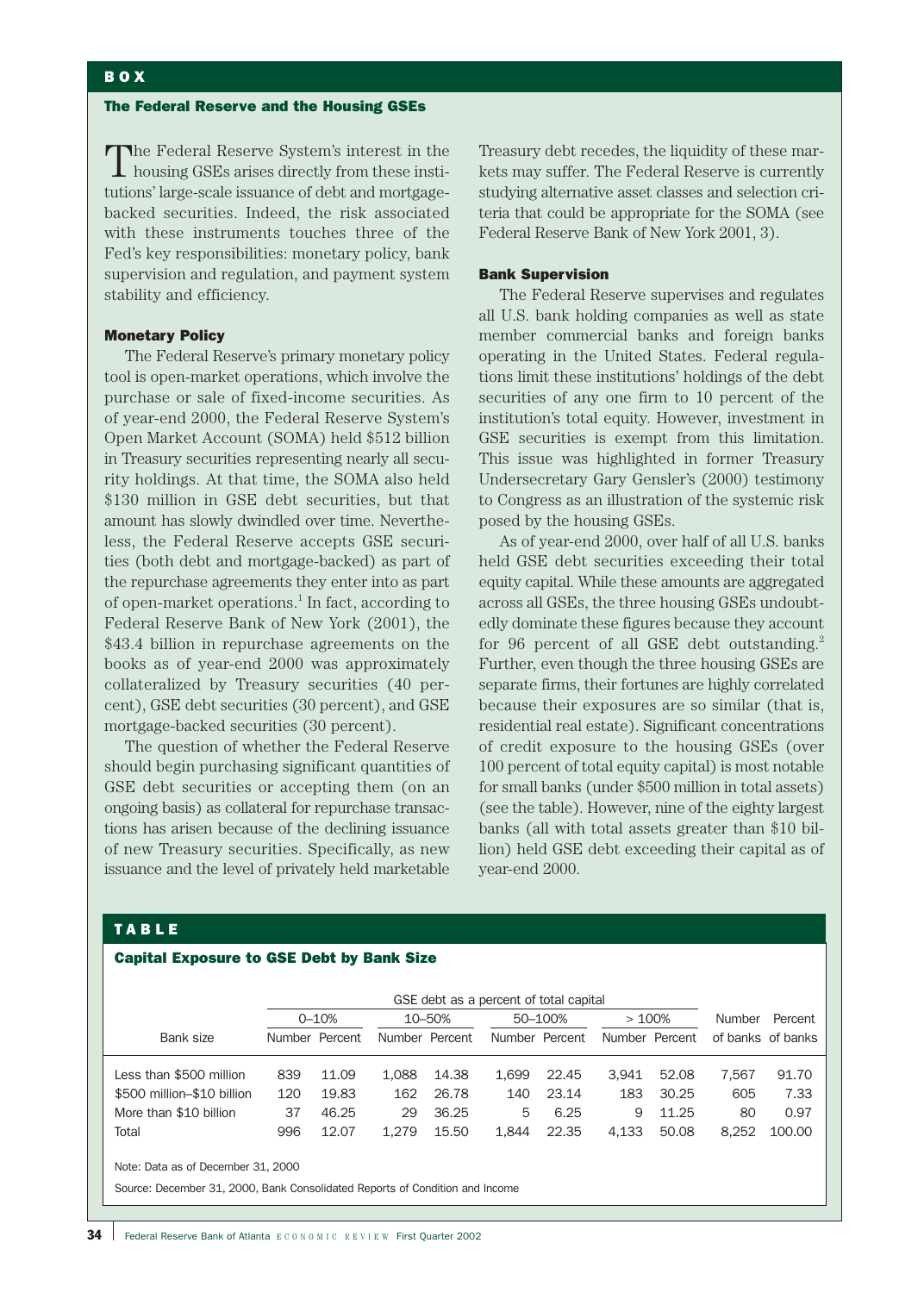## Payment System Stability

Like the Treasury, the housing GSEs use the Federal Reserve as their fiscal agent. This statutory benefit allows them to use the Federal Reserve's national book-entry system, which facilitates the issuance, safekeeping, transfer, and settlement of securities. The housing GSEs pay for this service and would not pose any substantial risk to the payment system to the extent that the Federal Reserve does not extend them daylight credit.

In carrying out the aforementioned functions, the Federal Reserve also helps stabilize the financial system and contain systemic risk in financial markets. As discussed by Gensler (2000), the housing GSEs do pose these kinds of risks. Indeed, as the housing GSEs continue to grow, their securities are held by a wider array of investors—and in increasing quantities. For example, the lack of a limitation on GSE security holdings by federal depository institution regulation has served to increase the demand for these obligations. Moreover, foreign investors (including foreign central banks) hold substantial volumes of GSE securities.3 The classification of GSE securities as government securities for purposes of the Securities and Exchange Act of 1934 has also allowed them to make up a significant portion of the assets held by fixed-income government securities funds.<sup>4</sup> Finally, the housing GSEs have also begun marketing their debt directly to individual investors via their respective Web sites. In short, while the default risk associated with GSE securities is small, if a problem occurs, its ramifications could be widespread: Individual and institutional investors both in the United States and abroad would be affected.

- 1. In 1999, the Federal Reserve began accepting GSE mortgage-backed securities as collateral for repurchase agreements in anticipation of the century date change (January 1, 2000). This provision was originally set to expire on April 30, 2000, but was extended to year-end 2000. The guidelines for the conduct of the Federal Reserve's open-market operations in GSE security issues can be found in Appendix B of Federal Reserve Bank of New York (2001).
- 2. These estimates are based on data provided by the Bond Market Association (2001) for Fannie Mae, Freddie Mac, the FHLBs, and the Farm Credit System. Data for Farmer Mac is from their 2000 annual report.
- 3. Baker (2001) states that some seventy central banks hold about \$100 billion in GSE debt.
- 4. The Securities and Exchange Act of 1934 defines government securities as including "securities issued or guaranteed by principal and interest by any corporation the securities of which are designated, by statute specifically naming such corporation, to constitute exempt securities within the meaning of the laws administered by the [Securities and Exchange] Commission." Thus, the fact that the housing GSEs are exempt from SEC filing requirements by their respective charter acts results in their securities being treated as government securities.

The difference between the benefits accrued by the housing GSEs and the amount that homeowners save on GSE-financed mortgages represents the net benefit accruing to the GSEs' shareholders.

**Estimating federal subsidies to the housing GSEs.** In CBO (2001), the subsidy from debt financing was based on an assumed funding mix (20 percent short-term debt and 80 percent long-term debt) for the housing GSEs and their respective yield advantage relative to fully private firms. Looking at the average spreads for each housing GSE over the 1995–99 period, the study finds that Fannie Mae and Freddie Mac long-term debt securities traded 49 basis points below comparable corporate debt while FHLB securities traded at 44 basis points below.25 The CBO assumed that the spread on short-term debt was 15 basis points. These spreads were then multiplied by the increase in debt outstanding during the current year and the amount of new debt estimated to have been issued to finance the replacement of maturing mortgages in that year. That measure of the subsidy flow in the current year is then projected forward with an assumed life of seven years and capitalized at a discount rate equal to the housing GSEs' borrowing cost.

The study focused exclusively on newly issued, noncallable debt securities with maturities greater than one year. The approach matched newly issued securities to reduce any liquidity premiums inherent in the spreads.

<sup>25.</sup> The annual estimates of the housing GSEs' funding advantage range from 43 to 60 basis points for Fannie Mae and Freddie Mac and 37 to 51 basis points for the FHLBs. The analysis uses bonds from sixty-three A-rated and eight AA-rated bond issuers and matches 364 bonds issued by financial firms to 298 Fannie Mae and Freddie Mac issues and 379 financial bond issues to 869 FHLB issues.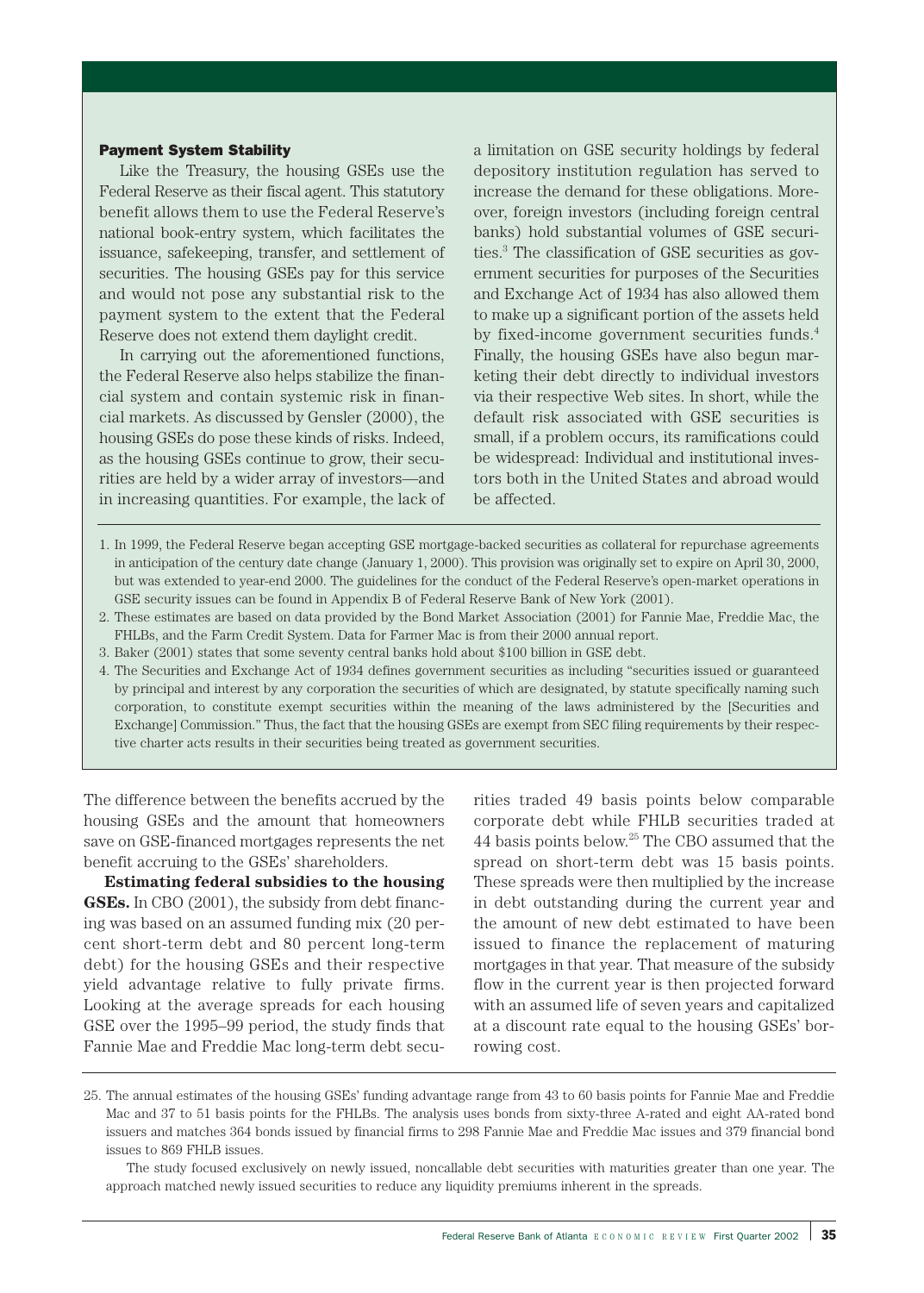Fannie Mae (2001), Freddie Mac (2001), Toevs (2001), and Pearce and Miller (2001) express several concerns about the CBO's method of calculating the funding subsidy (see also congressional testimony by Howard 2001 and Delk 2001). First, all four papers argue that the basis of comparison should be only AA-rated, nonfinancial firms because Standard and Poor's recently rated both Fannie Mae and Freddie Mac as AA– in terms of their risk to the government. However, Beers and others (2001), in describing Standard and Poor's basis for assigning those ratings to GSEs, note that the rating incorporates "whatever government support or intervention

The housing GSEs receive a large part of their federal subsidy through the market's perception of an implicit guarantee of their debt. It is well understood that such guarantees create an incentive to increase risk taking.

> the entity typically enjoys in the normal course of business." The one government benefit that is excluded is "any extraordinary government assistance that might be expected in the event of a crisis."

> While the appropriate point of comparison for the housing GSEs' funding advantage may be somewhat subjective, a recent paper by Ambrose and Warga (2001) provides a useful context for future estimates.26 The authors analyze the spreads on newly issued housing GSE and financial firms' bonds over comparable-maturity Treasury securities, adjusting for several variables, including issue size, credit rating category for private issuers, and GSE indicators. Ambrose and Warga find average spreads over the 1995–99 period (relative to Fannie Mae issues) to be 29 basis points on AA-rated bonds, 46 basis points on A-rated bonds, and 83 basis points on BBB issues.<sup>27</sup>

> Second, the four papers argue that the amount of long-term debt in the CBO's estimated funding mix is significantly overstated because it focuses on the effective duration of the GSEs' debt (achieved through swap agreements) rather than original duration. Based on original duration, long-term debt makes up about 50 to 60 percent of Fannie Mae's and Freddie Mac's funding mix. However, Crippen (2001), on behalf of the CBO, notes that long- and short-term debt whose maturity is synthetically extended are equivalent in function and thus that total funding advantages should be approximately equal.

Third, Fannie Mae (2001) and Toevs (2001) argue that, because insured depositories issue so much less debt, comparisons with them overstate the GSEs' funding advantage. Bank senior debt is the highestcost and smallest component of a bank's funding base and is subordinate to depositors, the FDIC, and the FHLB System. The primary reason that GSE yield spreads are compared to those of financial firms is their similarity in capital structure—that is, both are relatively highly leveraged. Nevertheless, additional research examining the determinants of credit spreads for financial and nonfinancial firms relative to the housing GSEs would be useful for understanding the extent of any bias.

Fourth, Fannie Mae (2001) Freddie Mac (2001), and Pearce and Miller (2001) contend that the yields on housing GSE debt reflect not just credit risk but also the liquidity arising from innovative and efficient funding operations. While this argument may be true, much if not all of this enhanced liquidity arises from the housing GSEs' relationship with the federal government. For example, demand for housing GSE obligations is materially increased (and the financing cost to the housing GSEs decreased) because the obligations are treated as government securities for purposes of the Securities and Exchange Act. Additional research on credit spreads identifying the credit, GSE liquidity, and general liquidity components may help clarify this issue.

Finally, Freddie Mac (2001) and Pearce and Miller (2001) are critical of the CBO's capitalization of the funding subsidy in the year of debt issuance, noting that it can provide anomalous results. For example, if the GSEs' portfolios are contracting faster than the projected rollover amounts, the CBO's method may compute negative subsidies. The CBO (2001) states that its approach is consistent with the objectives of generally accepted federal accounting principles and budgetary practices. Toevs (2001) also notes that the CBO's assumed average life of mortgages (seven years, used for computing the present value of future benefits) is overstated based on the housing GSEs' current portfolio.

The CBO's analysis incorporates 30 basis points in subsidy per dollar of mortgage-backed securities issued by Fannie Mae and Freddie Mac. Theoretically, this subsidy arises from a difference in the yield between comparable GSE-issued and privately issued mortgage-backed securities. The CBO assumes that 25 basis points of this subsidy reflects the jumbo/conforming interest rate differential (discussed below) while the remaining 5 points represents a net benefit to Fannie Mae and Freddie Mac associated with higher credit guarantees.<sup>28</sup> Like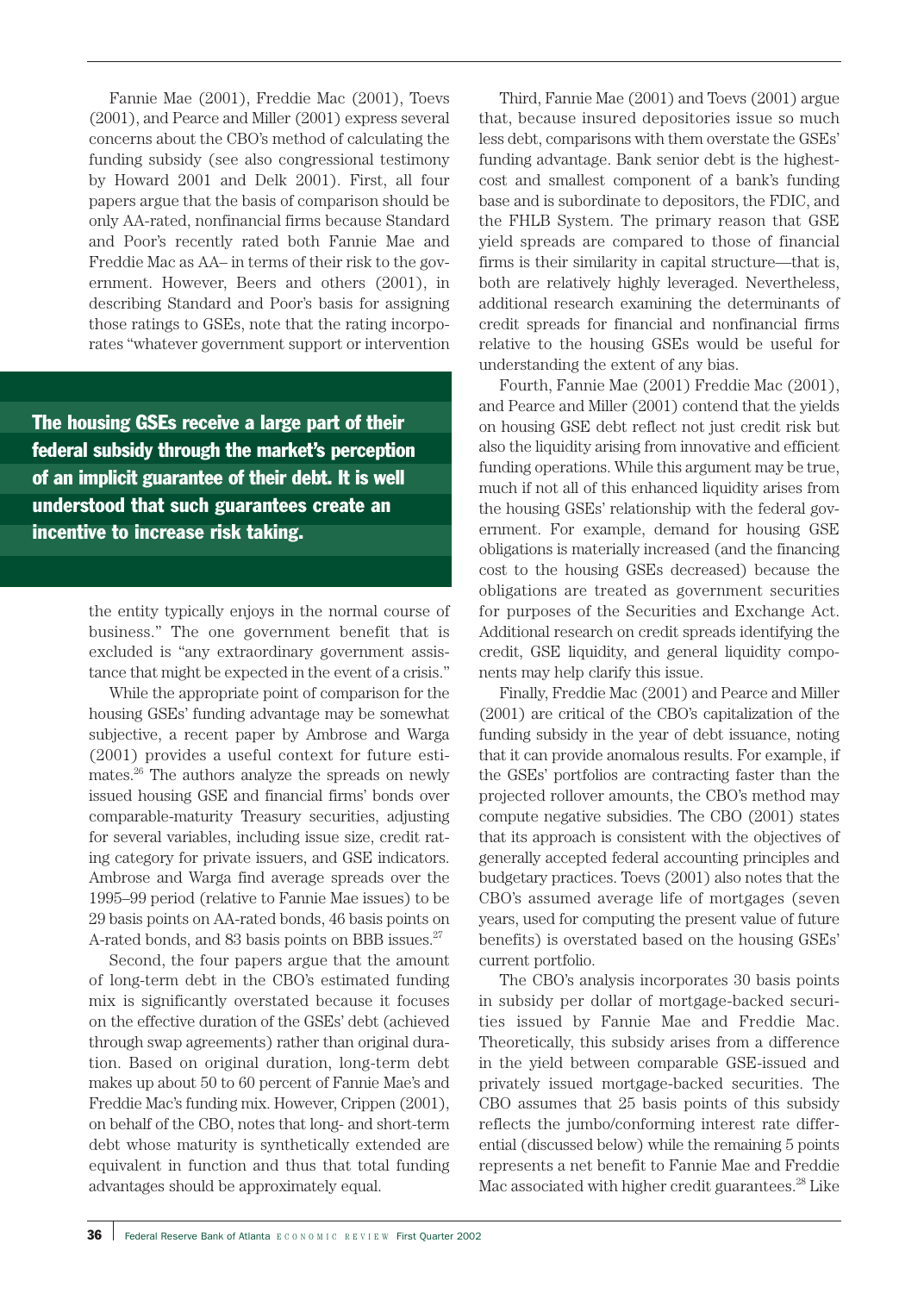the debt securities, the gross subsidy to the mortgagebacked securities is assumed to be capitalized in the year of the issue.

Fannie Mae (2001) and Toevs (2001) argue that there is no subsidy to the housing GSEs associated with the guarantees they provide on mortgagebacked securities. Indeed, these papers recognize only the estimated 25 basis point benefit to homebuyers. The papers also criticize the CBO's method of calculating the 5 basis point net benefit as not being analytically rigorous.

The approach advocated by Fannie Mae (2001) and Toevs (2001) ignores the advantages that Fannie Mae and Freddie Mac have in issuing mortgagebacked securities. These include not having to obtain costly credit enhancements and holding less equity capital than would be required of fully private firms. The CBO ascribed a 30 basis point advantage to these GSEs that ultimately represents a difference in the yield between GSE mortgage-backed securities and those issued by fully private firms. However, direct comparisons are difficult to make because of differences in issuer quality, security structures, and underlying collateral. The CBO's deductive approach ultimately subtracts the 25 basis points estimated to be passed onto homebuyers, resulting in a 5 basis point net subsidy. While the accuracy of the net subsidy point estimate is open to further academic debate, it is certainly inappropriate to dismiss the gross benefits that Fannie Mae and Freddie Mac receive when issuing these securities while counting the benefits to homeowners.

The CBO also estimates the value of the housing GSEs' exemption from state and local income taxes, the exemption from SEC registration requirements, and the lower cost of obtaining credit ratings for their debt and mortgage-backed securities issues. This estimate was obtained by applying appropriate corporate tax rates to the housing GSEs' net income and registration and examination fees to their annual new debt flows. Toevs (2001) argues that this approach overstates the housing GSEs tax benefits because (1) any state and local taxes paid would be deductible from income for purposes of federal taxation and (2) the housing GSEs would operate in such a way as to avoid some of this additional taxation.

**Benefits to homeowners.** As mentioned earlier, the CBO estimates the distribution of the subsidy by Fannie Mae and Freddie Mac by comparing interest rates on conforming loans to rates on similar jumbo mortgages. For survey data on individual mortgage loans, the contract interest rate is statistically filtered so as to hold other factors constant, such as loan size, loan-to-value ratio, lender type, and whether the home represents new construction. The CBO study estimates that, on a quarterly basis over the 1995– 2000 period, the average conforming jumbo interest rate differential was 22 basis points.<sup>29</sup> The CBO also estimates that the influence of the FHLBs serves to lower jumbo mortgage rates by 3 basis points. Therefore, CBO estimates that the three housing GSEs combined reduce interest rates on conforming mortgages by 25 basis points. This figure is then multiplied by the dollar value of all GSE-related mortgages originated during the year and capitalized based on an average mortgage life of seven years and a discount rate equal to the average thirtyyear fixed mortgage interest rate.

Fannie Mae (2001), Freddie Mac (2001), Toevs (2001), and Pearce and Miller (2001) contend that all eligible borrowers enjoy the benefit of lower conforming mortgage interest rates. Whether all eligible borrowers should be included in the analysis and what other costs should be included depends on which question is being asked. If the question is whether the GSEs retain part of the subsidy, as is the case in the analysis by the CBO (1996, 2001) or the Treasury (1996), the reduced costs to other mortgage borrowers should not be included because this reduction is obtained at no cost to the GSEs.<sup>30</sup> Alternatively, if the question is what the overall social benefit of the housing GSEs is, the reduced rates are relevant, but so are the costs of diverting funding from other purposes to housing.<sup>31</sup> The one case where the benefits of reduced rates should be included, but the costs of diverting funding excluded,

26. This study extends work the authors did for the CBO (2001).

31. This question would be relevant if the issue were whether the government should subsidize housing.

<sup>27.</sup> Ambrose and Warga also find that spreads on FHLB System issues are statistically the same as those from Fannie Mae but that Freddie Mac's carry a 5 basis point premium.

<sup>28.</sup> The Treasury (1996) had previously estimated the retained subsidy for mortgage-backed securities at 5 basis points.

<sup>29.</sup> Previous analysis conducted by Cotterman and Pearce (1996) and Hendershott and Shilling (1989) found the jumbo/ conforming interest rate differential to be about 30 basis points. Passmore, Sparks, and Ingpen (2001) estimate this differential to be 18 to 23 basis points. These authors note, however, that these spreads can change markedly over time and that analysts should have little confidence in any single point estimate.

<sup>30.</sup> This question would be relevant, for example, to a policy debate over whether the housing GSEs' special privileges should be auctioned to the highest bidder rather than merely given to the existing GSEs.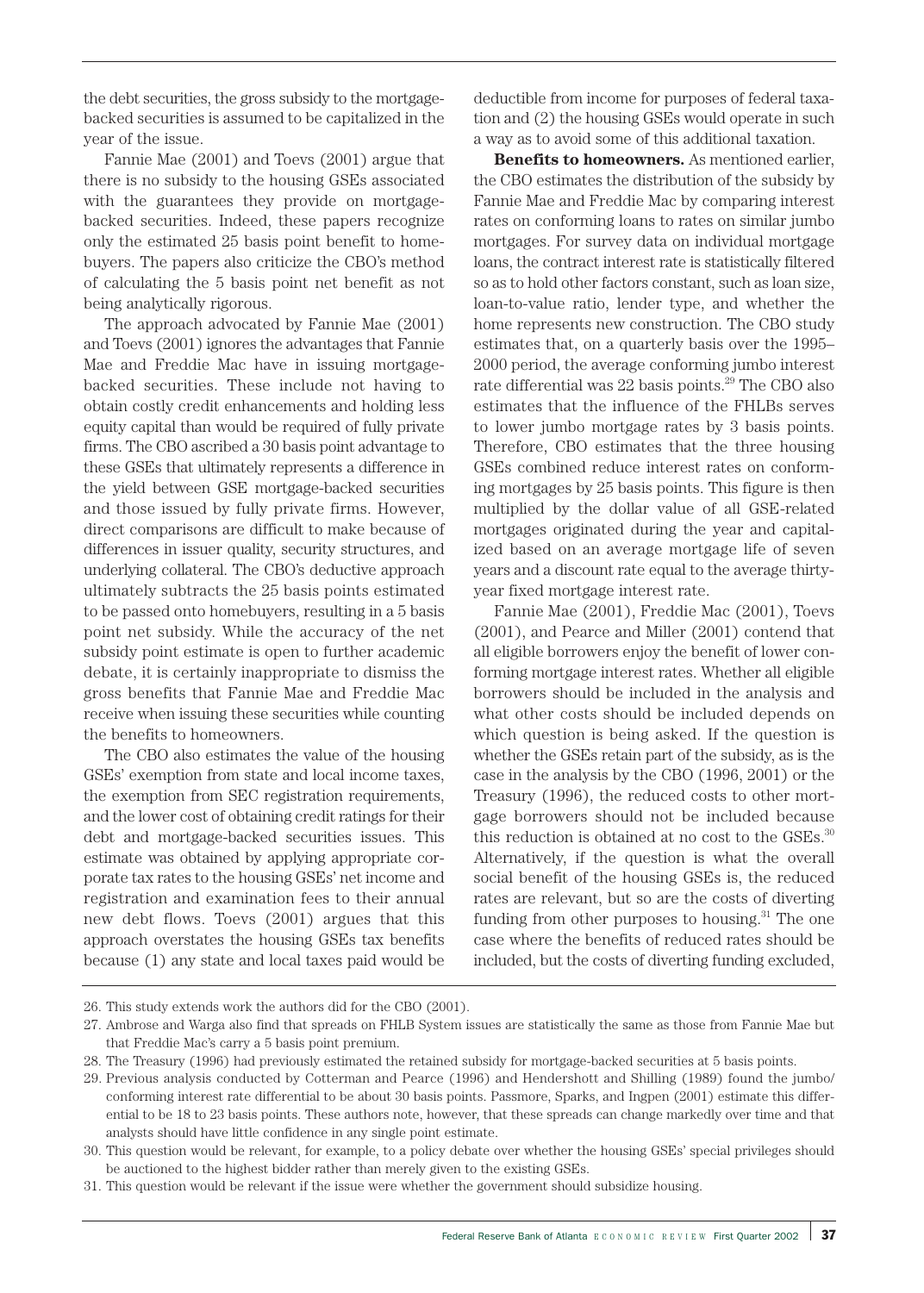is the question of whether the GSEs are an efficient mechanism for subsidizing housing.<sup>32</sup>

Freddie Mac (2001) and Pearce and Miller (2001) also argue that the 25 basis point differential is understated and that the benefits to homebuyers provided by the housing GSEs are greater than the CBO has estimated. They point to potential problems with the data sample employed in the CBO's statistical analysis.

Calomiris (2001) discusses some additional benefits that the housing GSEs may provide as a result of their dominant positions in housing finance. While his essay dismisses these benefits, at least three of

Concerns about the housing GSEs' safety and soundness have led to a debate on potential reforms to existing regulation and regulatory structures; a legislative proposal in 2000 covered many of the major topics.

> Calomiris's points may deserve further research attention. First, the housing GSEs may enhance efficiency to the extent that there are economies of scale associated with their operations. Second, the housing GSEs may spur innovation by acting as a focal point for new technology standards, such as automated underwriting. Third, the GSEs may provide stability to the mortgage market by continually acting as a large secondary mortgage market maker irrespective of market conditions.

# What Are the Issues in Reforming Housing GSE Regulation?

The federal government has taken actions to  $\perp$  ensure both the safety and soundness and mission compliance of the three housing GSEs. HUD and an independent agency within HUD, the Office of Federal Housing Enterprise Oversight (OFHEO), regulate Fannie Mae and Freddie Mac. HUD regulates the mission-related activities of Fannie Mae and Freddie Mac, while the OFHEO focuses on ensuring their safety and soundness.<sup>33</sup> The Federal Housing Finance Board (Finance Board) is the sole regulator of the twelve FHLBs. The OFHEO and the Finance Board conduct examinations, set capital adequacy standards, and enforce safety and soundness regulations.

While the OFHEO and the Finance Board are in many ways similar to bank regulators, the GAO

(2001) points out that the powers granted to these entities are inferior to those of federal bank supervisors in a variety of ways. One difference, emphasized by Carnell (2001), is that neither the OFHEO nor the courts have unambiguous authority to appoint a receiver in the event that either Fannie Mae or Freddie Mac becomes financially distressed.<sup>34</sup> Previous studies by the GAO (1997a, 1998a) uncovered additional shortcomings in the housing GSEs' oversight structure.<sup>35</sup>

While a number of reform proposals have been offered, provisions in the Housing Finance Regulatory Improvement Act of 2000 (H.R. 3703) addressed most of the major issues that have been raised in this debate. The bill was jointly introduced by Richard Baker and James Leach on February 29, 2000. Title I of this proposed legislation focused on improving the supervision of the housing GSEs and reducing any systemic risk they may pose to the financial system. To that end, the bill sought to establish a Housing Finance Oversight Board. This new regulatory body would have succeeded HUD, OFHEO, and the Finance Board to consolidate the mission and safety and soundness regulation for the three housing GSEs. The bill outlined several measures to reduce the potential for systemic risk posed by the housing GSEs. These included

- requiring an annual review of the housing GSEs by a nationally recognized statistical rating organization to assess the financial condition on a stand-alone basis;
- allowing the new regulator to make changes to certain statutory parameters dictated for the housing GSEs' risk-based capital stress tests;
- giving the new regulatory body authority to appoint a receiver in the event that one of the housing GSEs became "critically undercapitalized";
- repealing each of the housing GSEs' lines of credit at the Treasury; and
- revoking the "superlien," which currently gives the FHLB System priority over all other creditors in the event of a member's liquidation.

A series of congressional hearings held in 2000 to discuss H.R. 3703 were attended by all interested parties, including the housing GSEs, their regulators, the Treasury, and various consumer groups. Most of the hearings, while informative, broke little new ground. However, Gary Gensler, then Undersecretary of the Treasury for Domestic Finance, provided some important testimony concerning the bill. Gensler (2000) describes why the housing GSEs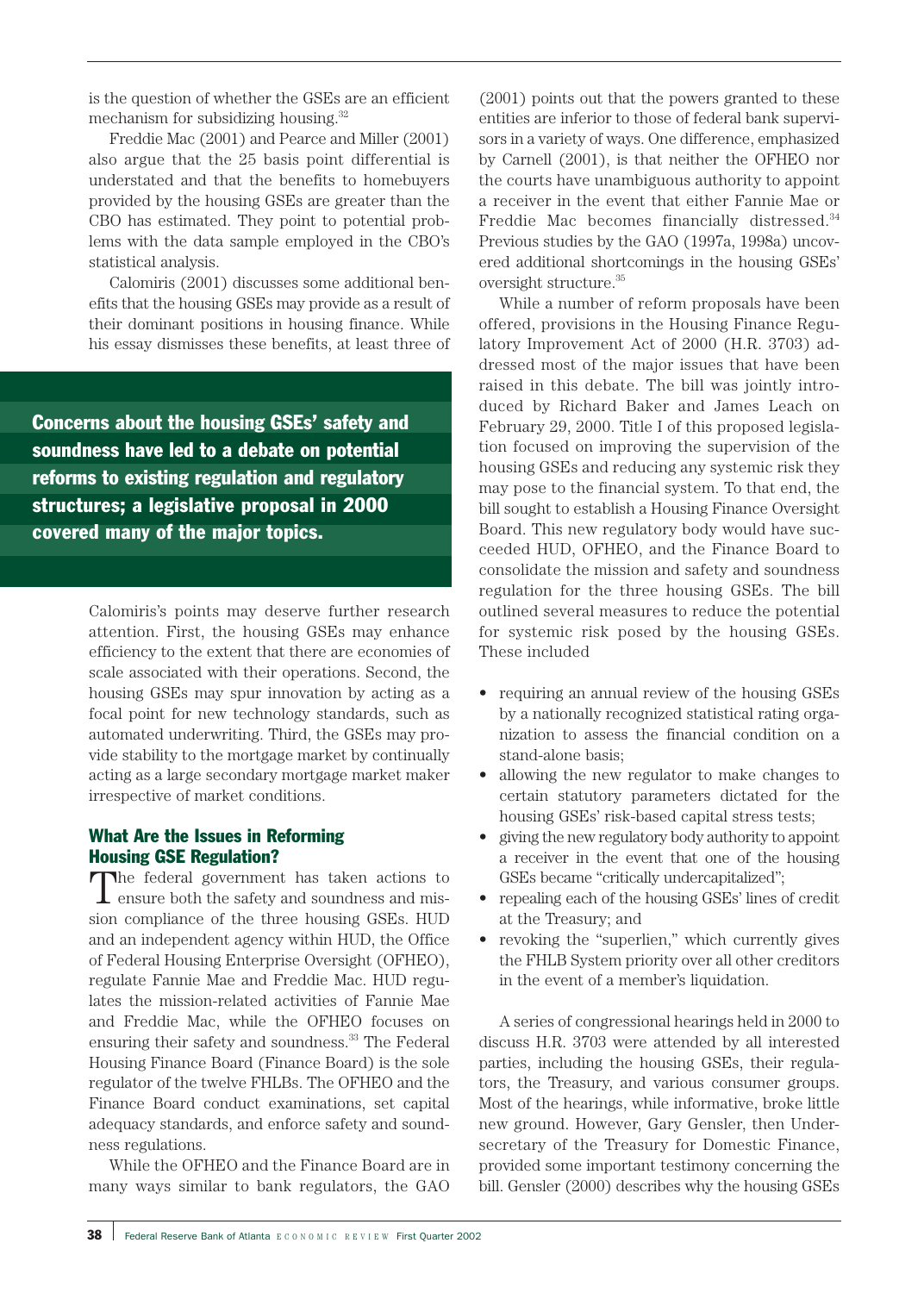pose a systemic risk for the financial system and offers support for certain provisions of H.R. 3703 intended to reduce this risk.

The subcommittee never voted on H.R. 3703. However, Fannie Mae and Freddie Mac voluntarily decided to address some of the safety and soundness concerns that had been expressed. On October 19, 2000, the two GSEs, Congressmen Richard Baker and Paul Kanjorski, and a bipartisan group of members of Congress announced a package of voluntary initiatives to increase public disclosure and enhance the safety and soundness of the two GSEs. Specifically, each institution agreed to

- issue subordinated debt,
- meet certain liquidity standards,
- enhance its disclosure of interest rate and credit risk,
- obtain and disclose annual credit ratings, and
- self-implement a risk-based capital standard on an interim basis.<sup>36</sup>

The extent to which these voluntary initiatives achieve their stated objectives is the subject of a companion article, "Fannie Mae's and Freddie Mac's Voluntary Initiatives: Lessons from Banking," that appears in this issue of *Economic Review*.

# Federal Subsidies' Impact on the GSEs' Safety and Soundness

The housing GSEs receive a large part of their federal subsidy through the market's perception of an implicit guarantee of their debt. It is well understood that such guarantees create an incentive

to increase risk taking. However, subsidies themselves can reduce this tendency by providing a firm with charter value. This section describes these incentives and how they are related to a financial institution's health.

Many studies of deposit insurance have examined the effect of both explicit and implicit guarantees on depository institution risk-taking behavior. Moral hazard arises from deposit insurance because the presence of a guarantee reduces the sensitivity of the supply of funds to an institution's riskiness, and, in turn, increases the incentive of equityholders to have their institution hold a more risky portfolio because they reap the benefits without having to compensate creditors for their increased risk.37 As the FDIC (1983, xiii) notes, "the problem is that deposit insurance may come to exert a perverse effect—furthering rather than containing financial instability." <sup>38</sup>

Federal deposit insurance has limits on de jure coverage (\$100,000 since 1980), but coverage has often exceeded that level in practice. Former FDIC Chairman William Isaac (1983, ix) once stated that "although insurance coverage is limited to \$100,000, in practice we have for years been providing implicit 100 percent protection for depositors and other creditors at most banks, particularly the large ones." Isaac further notes that a side effect of this approach has been to "erode marketplace discipline and provide larger banks a substantial competitive advantage" because of the implicit coverage. The following year, market expectations of 100 percent protection were reinforced by the handling of the collapse of Continental Illinois, in which

32. This question would be relevant, for example, if the policy issue were whether to subsidize housing through the GSEs or by providing direct subsidies to home owners. However, the computations would change substantially if the relevant policy issue were how best to subsidize the purchases of homes by low- and moderate-income families. With this policy question, the reduced rate on mortgages to higher-income families should be excluded from the analysis whether the rate is provided directly through the GSEs or indirectly through their effect on other lenders.

- 35. Besides the studies discussed below, the GAO (1998b) discusses shortcomings in the mission regulation of Fannie Mae and Freddie Mac. The GAO (1997b) outlines the issues associated with consolidating housing GSE oversight (both mission and safety and soundness) within a single agency.
- 36. Subordinated debt is the lowest-priority claim in the event a firm enters bankruptcy or is put in receivership. That is, the other creditors of the firm are entitled to have their claims fully paid before the subordinated creditors receive any payment.
- 37. Empirical evidence concerning moral hazard is mixed. Some studies find little evidence of moral hazard (for example, Benston, Carhill, and Olasov 1991), while other studies do find evidence (for example, Hovakimian and Kane 2000 and Brewer, Mondschean, and Strahan 1997). Additional support for the existence of moral hazard is provided by surveys of deposit insurance such the FDIC (1983) and Flood (1992). Hellman, Murdock, and Stiglitz (2000) provide a recent theoretical analysis of the issue.
- 38. The agency went on to state, "Put somewhat differently, comprehensive government insurance of liabilities is inconsistent with deregulation of the institutions responsible for those liabilities."

<sup>33.</sup> HUD's mission regulation is exemplified by its "housing goals" for these two GSEs, which are intended to increase the availability of mortgages to low- and moderate-income borrowers.

<sup>34.</sup> Carnell (2001, 15) notes that the U.S. Bankruptcy Code "does not permit a federal instrumentality to become a debtor in a bankruptcy proceeding."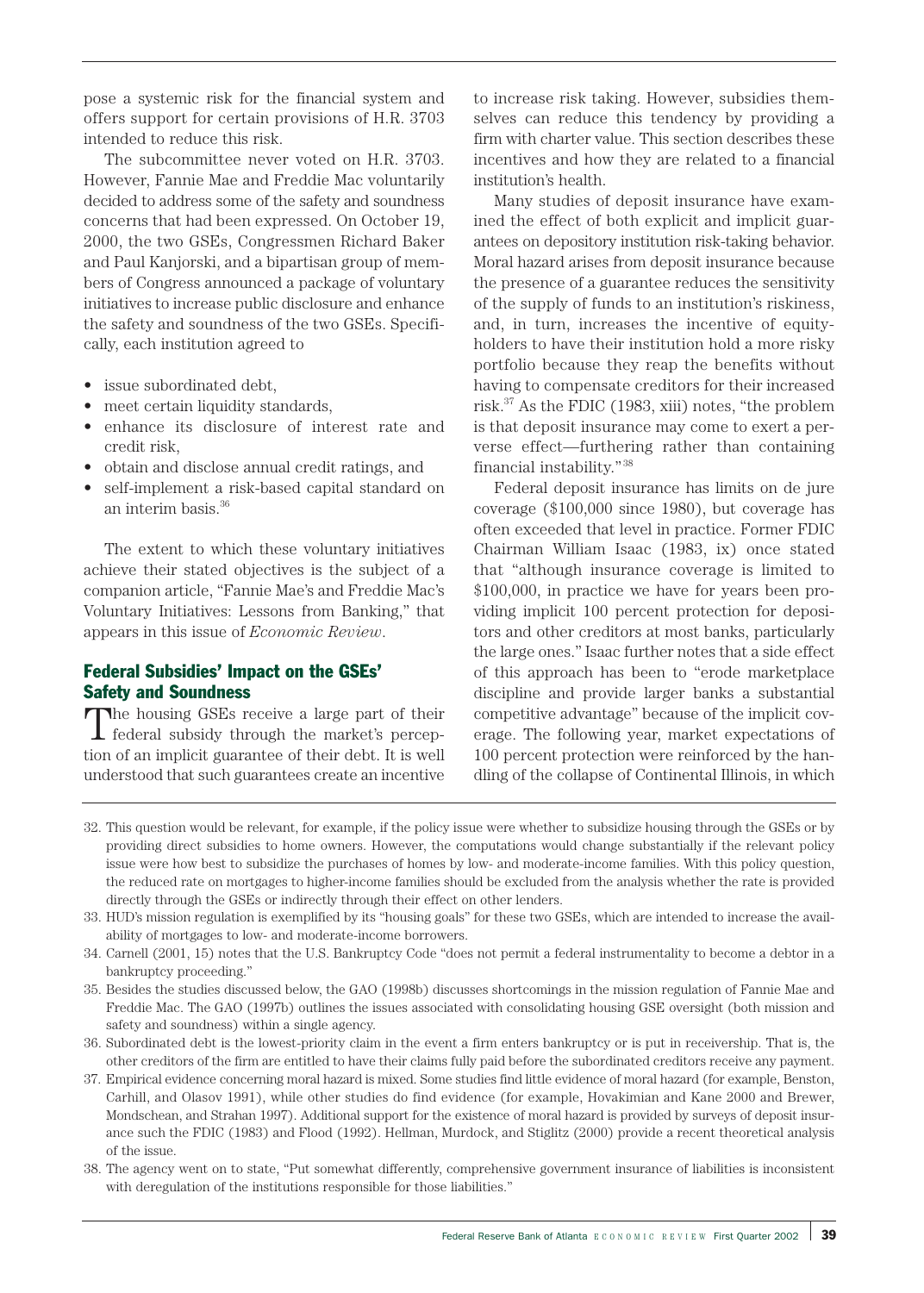all creditors of the bank and its parent holding company were protected. Moreover, after the rescue of Continental Illinois, the Comptroller of the Currency testified before Congress that the largest banks were "too big to fail."<sup>39</sup>

The most visible problems with federal deposit insurance occurred during the late 1980s and early 1990s when losses at failed savings and loans (S&Ls) were of a sufficient magnitude to require taxpayers to provide assistance to the insurance fund. In large part, these losses resulted from thrifts' funding long-term mortgages that paid a low, fixed rate with short-term deposits whose rates were deregulated at a time when short-term rates had increased dramatically (see National Commission 1993). However, Moysich (1997) also points to regulatory differences between banks and thrifts as a cause of the larger thrift losses. He notes that "legislation for S&Ls was driven by the public policy goal of encouraging home ownership" and that, for a variety of reasons, S&Ls' "examination, supervision and enforcement practices were traditionally weaker than those of the federal banking agencies."

Given that deposit insurance creates an incentive for banks to take excessive risk, what is striking about the period from mid-1940s to the early 1970s is the small size of the losses to the deposit insurer. $40$ One explanation for these small losses is that depository institutions also had a strong countervailing incentive to retain their charter in order to earn economic profits in future years. Indeed, the expected future profits associated with a bank charter during this period were enhanced by a variety of limits on competition, such as deposit rate ceilings and entry restrictions.<sup>41</sup>

The experience of the banking industry provides some straightforward lessons for the housing GSEs. First, the provision of subsidies in the form of implicit guarantees may increase risk taking, especially if an institution is distressed. Further, these guarantees do not need to be de jure because creditors' incentive to monitor and price risk will decline as long as the probability of a government bailout is not zero. Second, risk-reducing incentives related to charter value will be useful if an institution is healthy but are greatly reduced by financial distress.

# **Conclusions**

Fannie Mae, Freddie Mac, and the FHLBs are large financial institutions that play a key role in our nation's housing finance system. They receive a variety of federal subsidies to help promote home ownership. As with any government subsidy, these institutions' subsidies are open to two questions: Should the government subsidize this activity? Are the subsidies being provided in the most efficient manner possible?

Subsidies to the housing GSEs are only part of a larger set provided to finance housing. The subsidies may provide certain social benefits in the form of increased neighborhood stability and participation although empirical evidence of such benefits is limited. Housing finance subsidies provide private benefits to a well-defined set of individuals, including homebuyers, homeowners, and those providing housingrelated services, but such benefits necessarily impose costs on other parts of the economy. These costs are diffuse, making it difficult to measure their impact on any one part of the economy.

Given that the subsidies will continue to be provided, two issues arise about providing them through the GSEs. First, providing the subsidy through a GSE, rather than directly to home buyers, raises the potential for the GSE to retain part of the subsidy. The CBO (2001) estimated that for 2000 the housing GSEs passed along only about half their cost savings to homebuyers. Fannie Mae and Freddie Mac dispute the CBO's findings and offer analysis showing that they do not retain any subsidies and in fact create value for homebuyers. The second issue concerns providing a subsidy in the form of implicit guarantees of the housing GSEs' debt rather than providing a direct subsidy to the GSE. A subsidy in the form of an implicit guarantee creates the appearance of something for nothing: a lower-cost funding for the housing GSEs at no cost to the taxpayers. However, as with co-signing a loan, a seemingly costless guarantee

<sup>39.</sup> These banks were not literally beyond failure—shareholders could still lose their investment and the senior management could be fired. Rather, the banks were perceived to be too big to be resolved with losses to any depositors. See Black and others (1997) for an examination of market perceptions after the comptroller's statement.

FDICIA restricted the FDIC's ability to protect deposits in excess of the de jure limits. However, Wall (1993) notes that the act's systemic risk exception may be interpreted by investors as leaving the too-big-to-fail policy intact.

<sup>40.</sup> According to the FDIC (2000, 86), annual outlays for bank failures were less than \$2 million per year from 1948 to 1972. After adjusting for inflation, this figure is less than \$20 million per year.

<sup>41.</sup> Empirical evidence on charter value is limited. Keeley (1990) claims to have found evidence for it, but Saunders and Wilson (2001) argue that one of Keeley's tests is biased. Other studies providing empirical evidence of charter value are Demsetz, Saidenberg, and Strahan (1996) and De Nicoló (2000).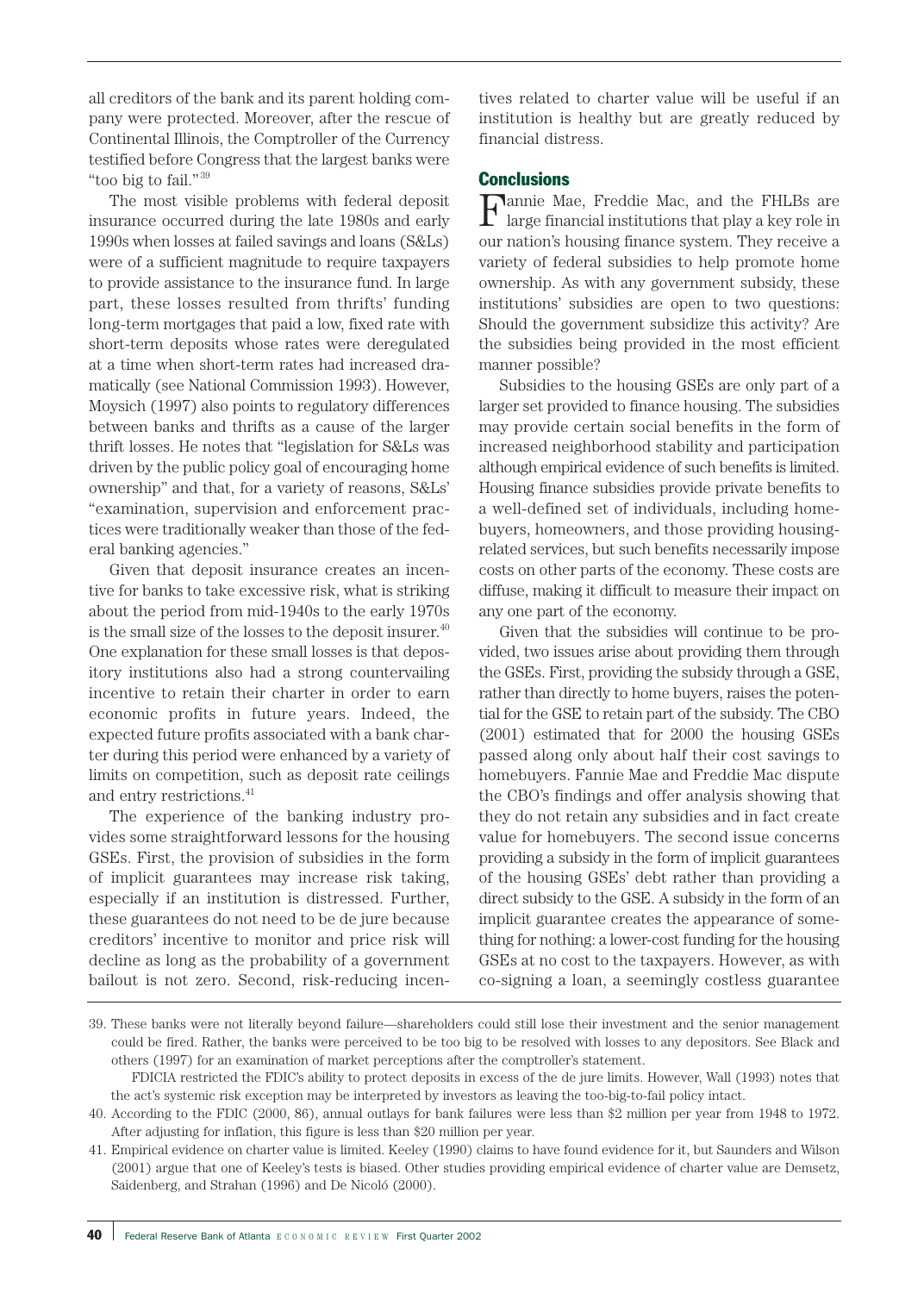can turn out to be very costly. Moreover, providing an implicit guarantee to cover debt obligations may increase risk-taking incentives if the GSE becomes financially distressed. Thus, the provision of the guarantee needs to be accompanied with costly government supervision.

Concerns about the housing GSEs' safety and soundness have led to a debate on potential reforms

to existing regulation and regulatory structures; a legislative proposal in 2000 covered many of the major topics. In response to these concerns, Fannie Mae and Freddie Mac announced a series of voluntary initiatives intended to enhance their risk disclosures and safety and soundness. The article on page 45 in this issue of the *Economic Review* examines these initiatives in detail.

# REFERENCES

Ambrose, Brent, and Arthur Warga. 2001. An update on measuring GSE funding advantages. University of Kentucky Working Paper.

Baker, Richard. 2001. The financial safety net: Five free-market principles for policymaking. In *Proceedings: Conference on bank structure and competition.* Chicago: Federal Reserve Bank of Chicago.

Beers, David T., Marie Cavanaugh, Paul Coughlin, and Michael Petit. 2001. Revised rating methodology for government-supported entities. Standard and Poor's. <www.standardandpoors.com/ResourceCenter/Ratings Criteria/CorporateFinance/articles/030501\_DistressAnd Default.html> (February 1, 2002).

Benston, George J., Mike Carhill, and Brian Olasov. 1991. The failure and survival of thrifts: Evidence from the Southeast. In *Financial Markets and Financial Crises*, edited by Glenn R. Hubbard, 305–84. Chicago: University of Chicago Press.

Black, Harold A., M. Cary Collins, Breck L. Robinson, and Robert L. Schweitzer. 1997. Changes in market perception of riskiness: The case of too-big-to-fail. *Journal of Financial Research* 20 (Fall): 389–406.

Bond Market Association. 2001. Federal and federally sponsored credit agency debt outstanding. <www. bondmarkets.com/research/O5.shtml> (February 6, 2002).

Brewer, Elijah, III, Thomas S. Mondschean, and Phillip E. Strahan. 1997. The role of monitoring in reducing the moral hazard problem associated with government guarantees: Evidence from the life insurance industry. *Journal of Risk and Insurance* 64 (June): 301–22.

Calomiris, Charles W. 2001. An economist's case for GSE reform. In *Serving two masters yet out of control: Fannie Mae and Freddie Mac*, edited by Peter J. Wallison. Washington, D.C.: AEI Press.

Carlton, Dennis W., David B. Gross, and Robert S. Stillman. 2002. The competitive effects of Fannie Mae. *Fannie Mae Papers* 1 (January). <www.fanniemae.com/global/pdf/ commentary/whitepaper\_v1i1.pdf> (February 6, 2002).

Carnell, Richard S. 2001. Federal deposit insurance versus federal sponsorship of Fannie Mae and Freddie Mac: The structure of the subsidy. In *Proceedings: Confer-* *ence on Bank Structure and Competition*. Chicago: Federal Reserve Bank of Chicago.

Cotterman, Robert F., and James E. Pearce. 1996. The effects of the Federal National Mortgage Association and the Federal Home Loan Mortgage Corporation on conventional fixed-rate mortgage yields. In *Studies on privatizing Fannie Mae and Freddie Mac*, 97–168. Washington, D.C.: GPO.

Crippen, Dan L. (Director, Congressional Budget Office). 2001. Letter to Richard H. Baker, Chairman, House Subcommittee on Capital Markets, Insurance, and Government-Sponsored Enterprises. July 11. <www.cbo.gov/showdoc. cfm?index=2924&sequence=0&from=1> (February 6, 2002).

Delk, Mitchell, 2001. Written statement before the U.S. House of Representatives Subcommittee on Capital Markets, Insurance, and Government-Sponsored Enterprises (Committee on Financial Services), July 11. <www.freddiemac.com/speeches/md071101.htm> (February 6, 2002).

Demsetz, Rebecca S., Marc R. Saidenberg, and Philip E. Strahan. 1996. Banks with something to lose: The disciplinary role of franchise value. Federal Reserve Bank of New York *Economic Policy Review* 2 (October): 1–14.

De Nicoló, Gianni. 2000. Size, charter value and risk in banking: An international perspective. Board of Governors of the Federal Reserve System International Finance Discussion Paper 689, December.

Fannie Mae. 2001. Setting the record straight: An analysis of CBO's 2001 report on Fannie Mae and Freddie Mac. May 23. <www.fanniemae.com/global/pdf/ir/issues/fmcbo.pdf> (February 6, 2002).

Farmer Mac. 2001. *2000 annual report*. Washington, D.C.: Federal Agricultural Mortgage Corporation.

Federal Deposit Insurance Corporation (FDIC). 1983. *Deposit insurance in a changing environment*. Washington, D.C.: FDIC.

———. 2000. *1999 annual report*. Washington, D.C.: FDIC.

Federal Reserve Bank of New York. 2001. *Domestic open market operations during 2000.* <www.newyorkfed.org/ pihome/omo/omo2001.pdf> (February 6, 2002).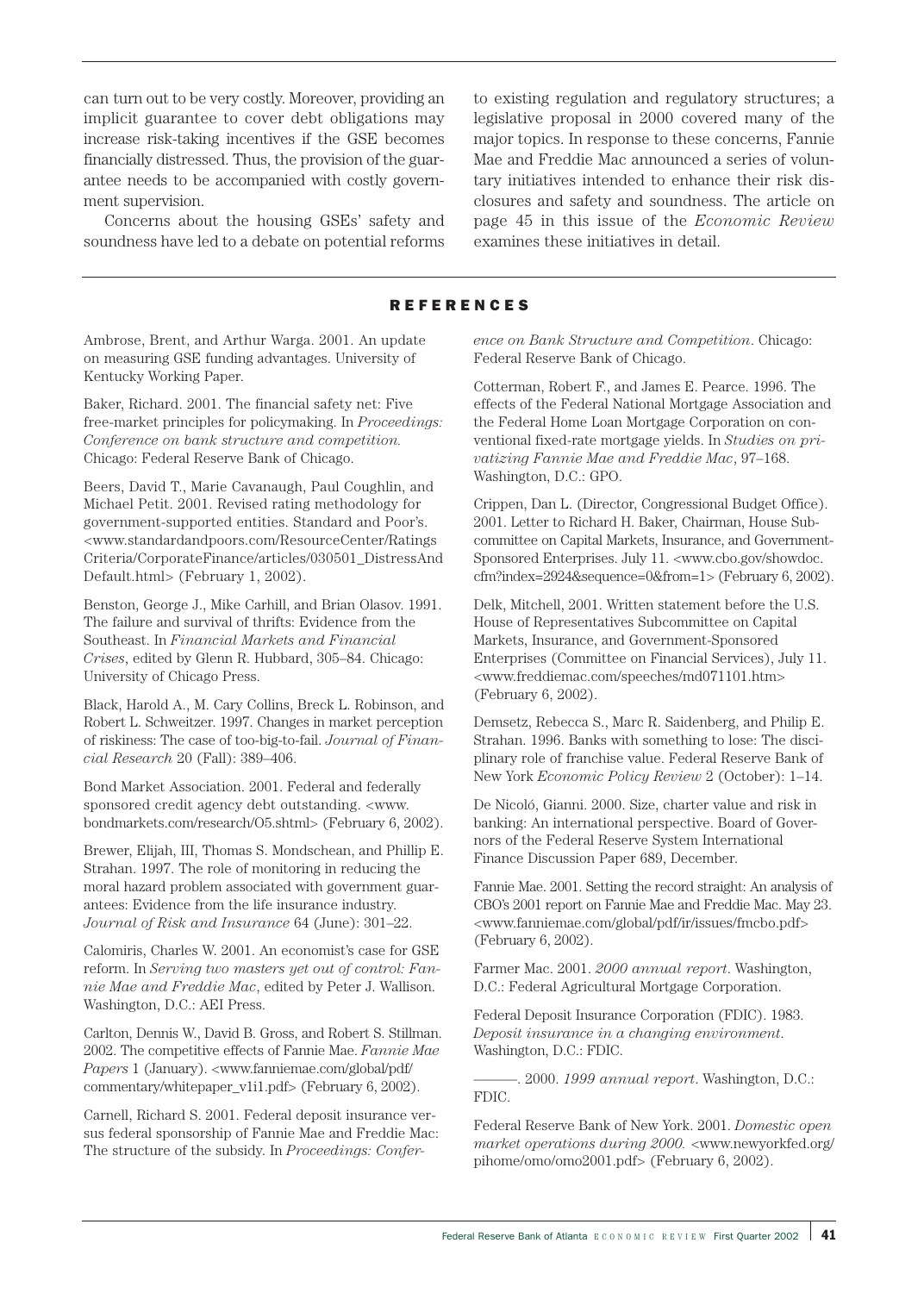Feldman, Ron. 1998. Estimating and managing the federal subsidy of Fannie Mae and Freddie Mac: Is either task possible?" *Journal of Public Budgeting, Accounting, and Financial Management* 11 (Spring): 81–116.

Fernandez, Tommy. 2001. Move to let Ginnie rival big cousins. *American Banker*, November 5.

Flood, Mark D. 1992. The great deposit insurance debate. Federal Reserve Bank of St. Louis *Review* 74 (July/August): 51–77.

Freddie Mac. 2001. Detailed analysis of the 2001 CBO report "Federal subsidies and the housing GSEs." Appendix B to the written statement of Mitchell Delk before the U.S. House of Representatives Subcommittee on Capital Markets, Insurance, and Government-Sponsored Enterprises of the Committee on Financial Services, July 11. <www.freddiemac.com/speeches/md071101.htm> (February 6, 2002).

Gensler, Gary. 2000. Remarks. Testimony before the U.S. House of Representatives Subcommittee on Capital Markets, Securities, and Government Sponsored Enterprises, March 22.

Hellman, Thomas F., Kevin C. Murdock, and Joseph E. Stiglitz. 2000. Liberalization, moral hazard in banking, and prudential regulation: Are capital requirements enough? *American Economic Review* 90 (March): 147–65.

Hendershott, Patric H., and James D. Shilling. 1989. The impact of agencies on conventional fixed-rate mortgage yields. *Journal of Real Estate Finance and Economics* 2 (June): 101–15.

Hermalin, Benjamin, and Dwight Jaffee. 1996. The privatization of Fannie Mae and Freddie Mac: Implications for mortgage industry structure. In *Studies on privatizing Fannie Mae and Freddie Mac*, 225–302. Washington, D.C.: GPO.

Hovakimian, Arme, and Edward J. Kane. 2000. Effec-tiveness of capital regulation at U.S. commercial banks, 1985 to 1994. *Journal of Finance* 55 (February): 451–68.

Howard, J. Timothy. 2001. Statement before the U.S. House of Representatives Subcommittee on Capital Markets, Insurance, and Government-Sponsored Enterprises, July 11. <www.fanniemae.com/media/ speeches/speech.jhtml?repID=%2Fmedia%2Fspeeches% 2F2001%2Fspeech\_166.xml&counter=1&p=Media&s=Ex ecutive+Speeches> (February 6, 2002).

Isaac, William M. 1983. Chairman's statement. In *1982 annual report: Federal Deposit Insurance Corporation*. Washington, D.C.: FDIC.

Kane, Edward J., and Chester Foster. 1986. Valuing conjectural government guarantees of FNMA liabilities. In *Proceedings: Conference on Bank Structure and Competition*. Chicago: Federal Reserve Bank of Chicago.

Keeley, Michael C. 1990. Deposit insurance, risk, and market power in banking. *American Economic Review* 80 (December): 1183–1200.

McKinley, Vern. 1997. The mounting case for privatizing Fannie Mae and Freddie Mac. Cato Policy Analysis No. 293, December 29.

Mills, Edwin S. 1987. Dividing up the investment pie: Have we overinvested in housing? Federal Reserve Bank of Philadelphia *Business Review* (March/April): 13–23.

Moysich, Alane. 1997. The savings and loan crisis and its relationship to banking. In *History of the Eighties— Lessons for the future.* Vol. 1, *An examination of the banking crises of the 1980s and early 1990s.* Washington, D.C.: FDIC.

National Commission on Financial Institution Reform, Recovery and Enforcement. 1993. *Origins and causes of the S&L debacle: A blueprint for reform*. Washington, D.C.: GPO.

Passmore, Wayne, Roger Sparks, and Jamie Ingpen. 2001. GSEs, mortgage rates, and the long-run effects of securitization. Federal Reserve Board Finance and Economic Discussion Series, No. 2001–26.

Pearce, James E., and James C. Miller III. 2001. Response to CBO's draft report: Federal subsidies and housing GSEs. Freddie Mac press release, May 18. <www.freddiemac.com/news/analysis/gse\_benefits2.htm>.

Rohe, William M., and Leslie S. Stewart. 1996. Homeownership and neighborhood stability. *Housing Policy Debate* 7, no. 1:37–81.

Saunders, Anthony, and Berry Wilson. 2001. An analysis of bank charter value and its risk-constraining incentives. *Journal of Financial Services Research* 19 (April/June): 185–95.

Schwartz, Eduardo, and Robert Van Order. 1988. Valuing the implicit guarantee of the Federal National Mortgage Association. *Journal of Real Estate Finance and Economics* 1, no.1:23–34.

Stanton, Thomas H. 2001. An alternative approach to GSE reform through national mortgage associations. In *Serving two masters yet out of control: Fannie Mae and Freddie Mac,* edited by Peter J. Wallison. Washington, D.C.: AEI Press.

Stojanovic, Dusan, Timothy J. Yeager, and Mark D. Vaughan. 2000. Is Federal Home Loan Bank funding a risky business for the FDIC? Federal Reserve Bank of St. Louis *The Regional Economist* (October): 5–9.

Taylor, Lori L. 1998. Does the United States still overinvest in housing? Federal Reserve Bank of Dallas *Economic Review* (Second Quarter): 10–18.

Toevs, Alden. 2001. Federal subsidies and the governmentsponsored enterprises: An analysis of the CBO study. *Bank Accounting and Finance* 15 (Fall): 24–31.